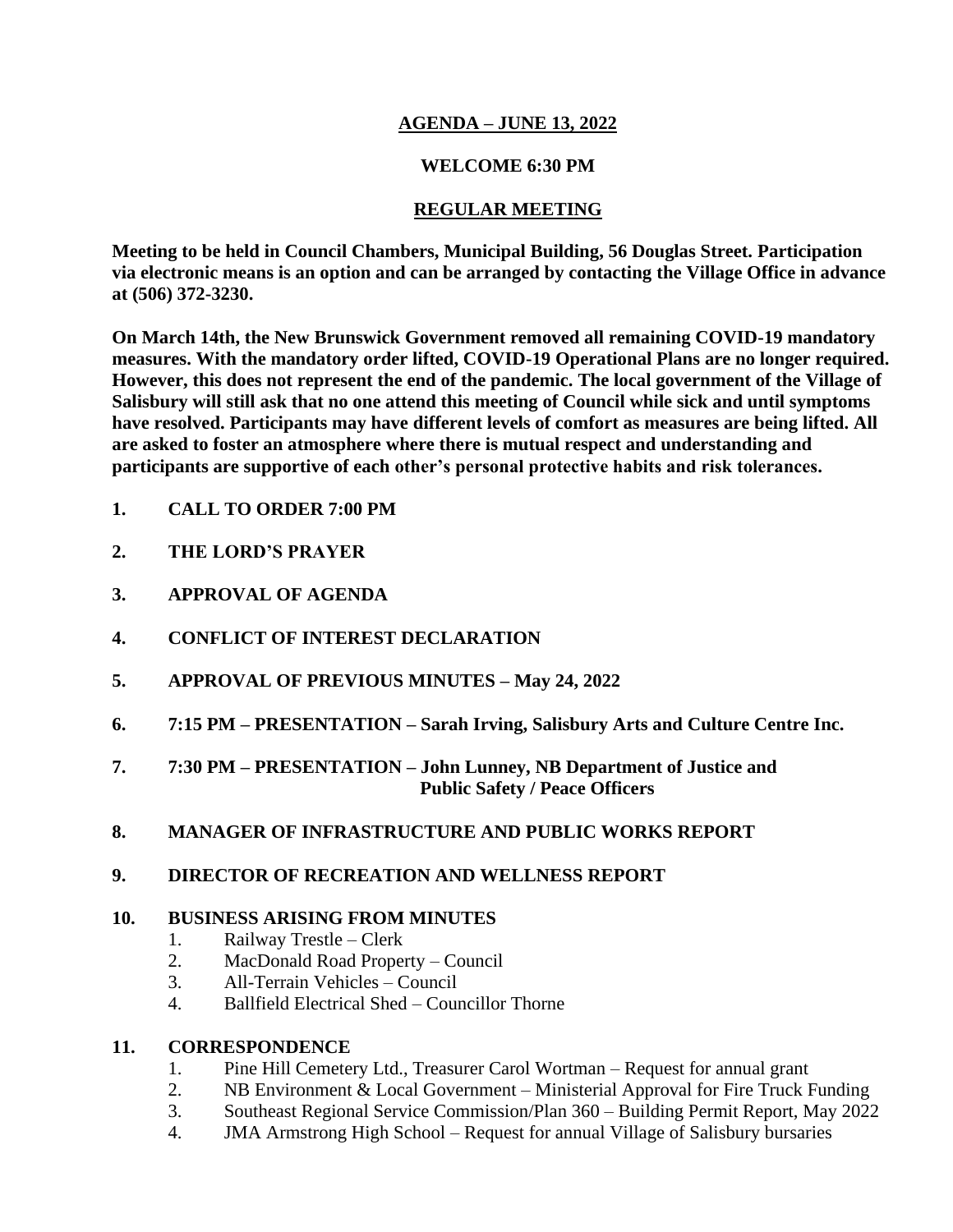- 5. Urban/Rural Rides, Exec. Manager Kelly Taylor Re: AGM 2022 June 23, Riverview
- 6. NBEMO 2022 Emergency Management Exemplary Service Award Nomination deadline

#### For Council's Information and Perusal

- a) Federation of Canadian Municipalities 2022 FCM Annual Conference, June 2-5 (6)
- b) NB Healthy Seniors Pilot Project Re: Inter-Generational Day Canada, June 1
- c) Can. Home Builders' Association 2022 Awards of Excellence, June 29, Fredericton
- d) Can. Home Builders' Association Residential Energy Efficient Builder Workshops
- e) EOS Eco-Energy (3): EOS AGM; Spring Newsletter 2022; and Webinar on Flood Maps
- f) Institute of Public Administration of Canada Design Skills for Public Innovation
- g) Pryor Learning Live online seminars in June 50% off Seminar Sale
- h) ReNew Canada ReNewsletter May 24, 25, June 1, 8 (4)
- i) Water Canada: The Droplet e-Newsletter May 24, 30, June 6 (3)
- j) Recycling Product News eNewsletter Weekly May 24, 26, 31, June 2, 9 (5)
- k) Union of the Municipalities of New Brunswick UMNB Bulletin May 25, 31, June 6 (3)
- l) Municipal World Insider e-Newsletter May 25, June 1, 2, 8 (4)
- m) Dramis-Communications Solutions Account Mgr Cheryl Hilchie Phone system offer (2)
- n) Turf & Rec e-Newsletter May 25, 26, June 1 (x2), 7 (x2) (6)
- o) InfraStructures: Construction/Public Works/Natural Resources (periodical) May 2022
- p) Canadian Network of Asset Managers CNAM 2022 Conference All Access Content Pass
- q) Coalition of Concerned Citizens Rekindling NB Through Community Builders
- r) McInnes Cooper MC Leadership Forum Webinar: Atl Canada's Opportunities in the Arctic
- s) Affordable Housing News Connecting People with Programs
- t) MW Shares: Municipal World Podcast May 26, June 3, 8 (3)
- u) Municipal World Municipal Master Class: Avoid the Great Resignation
- v) ReNew Canada The Infrastructure Magazine Subscriber survey
- w) ReNew Canada Top 100 Projects Key Players & Owners Dinner Recap
- x) Recycling Product News Equipment & Service Spotlight  $(2)$
- y) Senator Nancy J. Hartling, New Brunswick News from the Red Chamber
- z) Rob Moore, MP Fundy Royal A Message from Your MP (mailer)
- aa) Canadian Network of Asset Managers First Nations and Small Municipalities Webinar
- bb) Atlantic Infrastructure Management Network Atl. Asset Management Conf., Sept. 12, PEI
- cc) Green Ideas for a Healthier Planet  $\&$  a Better Future Carl Duivenvoorden e-newsletter
- dd) Environmental Science & Engineering Magazine Precision Products for Clean Water
- ee) Municipal World (periodical) + See what's inside the June 2022 issue of Municipal World
- ff) Shannon Stubbs, MP Lakeland Re: Need for federal support for rural communities
- gg) Provincial Trails Advisory Committee Dev. of Provincial Trails Strategy / virtual sessions
- hh) NB Association of CBDCs Business Transfer Overview virtual sessions, June 15-16
- ii) UMNB Zone 2 Director Cecile Cassista Re: NB DELG Proposed legal names of entities

# **12. FIRE DEPARTMENT REPORT / RCMP REPORT**

## **13. MAYOR'S REPORT**